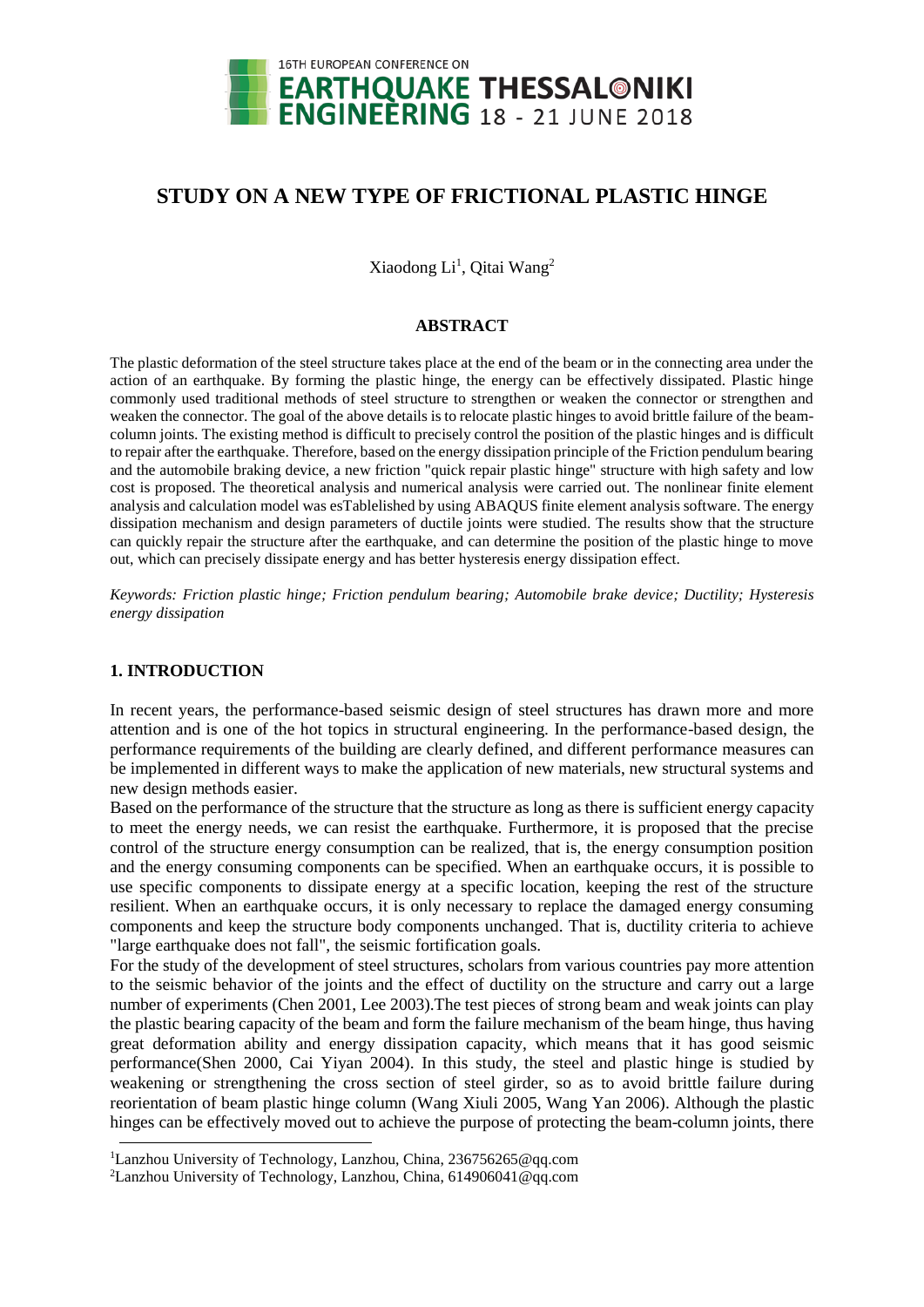are still some defects that the energy consumption is hard to control and cannot be repaired after the earthquake. Based on the research status of the steel plastic hinge and the seismic performance evaluation of the new energy dissipation components, this paper puts forward a new concept and structure of the new friction plastic hinge, and improves the ductility of the structure, so as to realize the precise control of the structural energy dissipation and the aseismatic fortification target of "large earthquake can be repaired".

# **2. THEORETICAL RESEARCH**

## **2.1 Structure principle**

The new type of friction of the plastic hinge structure design is based on the energy dissipation principle of friction pendulum isolation bearing and combined with the structure of the automobile brake mode, which can be widely applicable to truss structure and steel frame structure. When small earthquakes and mid-earthquakes occur, the "plastic hinge" area is maintained in the elastic range of the component and can be considered as a rigid connection node. In the event of a large earthquake, the member of the structural part is withdrawn from the work as a result of the lateral displacement of the column. At this time, the ductile joints enter the semi-rigid connection state by rigid connection and generate frictional energy dissipation with the interaction between the members.

## **2.2 Structural design**

The new friction "plastic hinge" structure consists of structural unit, energy-dissipating unit and connecting unit. Its basic structure is shown in Figure  $1(a)$ . In this structure, the circular curved sealing plate and the circular tube seal plate (with connecting plate groove) are welded with the steel tube beam on the left and right sides respectively, and the circular seal plates (with lining plates) and non-circular joint plates are welded together, as shown in Figure1(b)(c). The circular tube sealing plate (outer surface setting friction material) and two circular sealing plates are welded, as shown in Figure1(d)(e); The connecting plates are connected by the limit pins and a rotary pin.

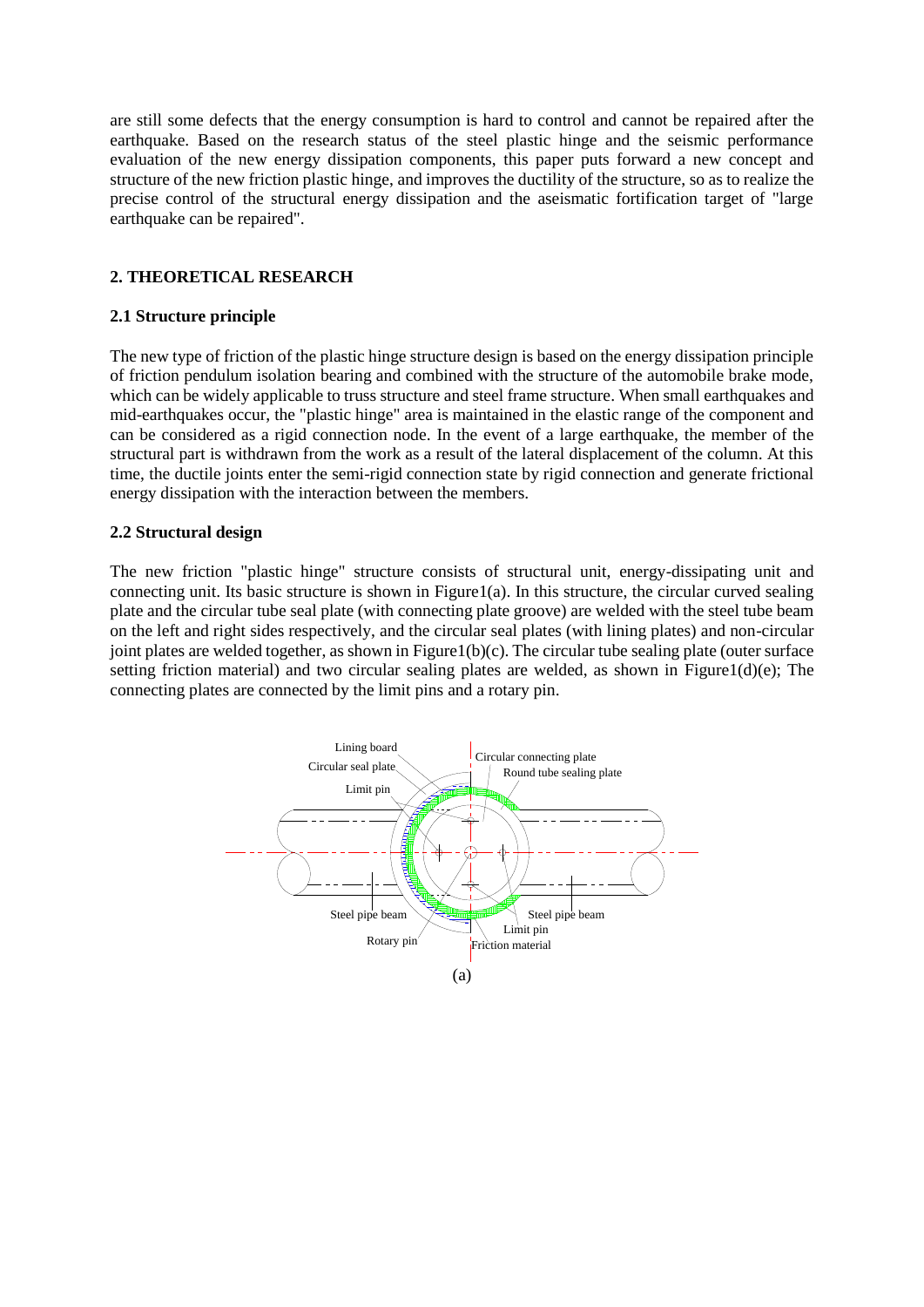

Figure 1. The new friction plastic hinge detailed structure

## **2.3 Theoretical study**

According to the working principle of the friction type plastic hinge structure, it is applied to the structural system, based on the study of the lateral stiffness of the structure (Zhou Xuhong,2004). In the structural system under the load, the plastic hinge is arranged and the connecting part of the beam segment with the plastic hinge is the new domain, and the plastic hinge of the ABCD structure is arranged in E, F, G and H, as shown in Figure  $2(a)(b)$ . The new friction "plastic hinge" structure in friction contact surface between the loaded assembly friction material to a normal extrusion stress, when structure under horizontal load and vertical uniformly distributed load, with lateral column under horizontal load by the elastic deformation to plastic deformation occurred rotation to friction energy dissipation. When the structure system is under the horizontal load and the vertical uniformly distributed load, the lateral displacement of the column under horizontal load is transformed from elastic deformation to plastic deformation and it turns to friction dissipation. Based on the principle of structural mechanics, it is assumed that the stress deformation of beam AB and column AC is shown in Figure2(a)(b). In the case of column AC, beam AB is equivalent to rotate the anti-twisting spring at both ends of the column AC(Figure2(b)).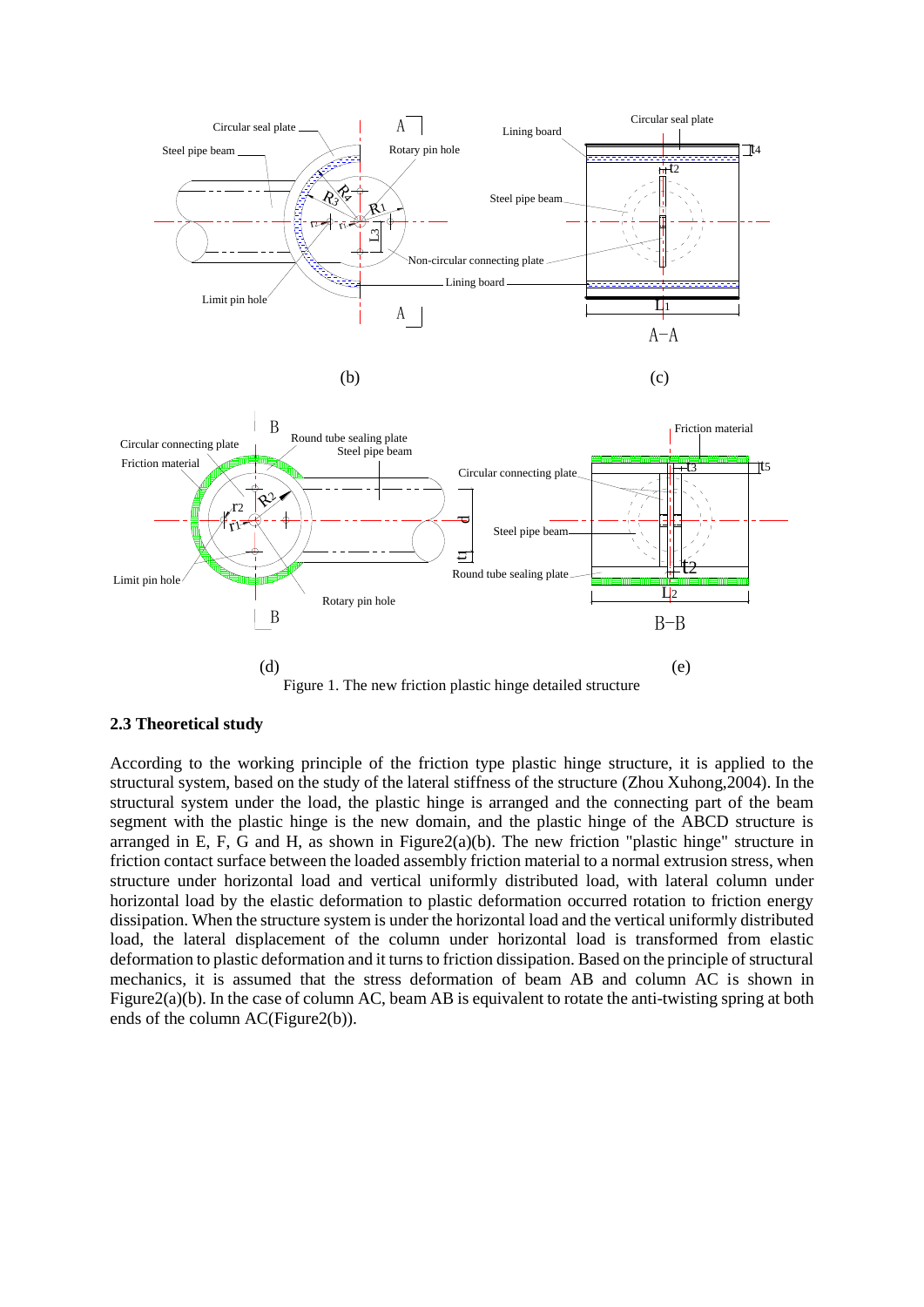

Figure 2. Plastic hinge in the structure of the layout and function

According to the principle of superposition, the structure system is subjected to horizontal load Fi and vertical uniformly distributed load q.

When only the horizontal load is applied, the torsional spring stiffness is:

$$
m_1 = \frac{6i_{AC} \cdot i_{AB}}{i_{AC}} = 6i_{AB} \quad m_2 = \frac{6i_{AC} \cdot i_{CD}}{i_{AC} + i_{CI}}
$$
(1)

From the column AC moment equation and geometric boundary conditions available:

$$
\theta_{1} = \frac{(2EI_{AC}h_{1} + m_{2}h_{1}^{2})V}{2m_{1}m_{2}h_{1} + 2EI_{AC}m_{1} + 2EI_{AC}m_{2}} \quad \theta_{2} = \frac{(2EI_{AC}h_{1} + m_{1}h_{1}^{2})V}{2m_{1}m_{2}h_{1} + 2EI_{AC}m_{1} + 2EI_{AC}m_{2}}
$$
\n(2)

At this time, the angle of the end of the horizontal load is  $\theta$ .

Where m<sub>1</sub> and m<sub>2</sub> are the rotational stiffness of the torsion spring;  $i_{AB}$  and  $i_{CD}$  are the line stiffness of the beam;  $\hat{i}_{AC}$  and  $\hat{i}_{CI}$  are the line stiffness of the column;  $\theta_1$  and  $\theta_2$  are the column end angle; E is the elastic modulus;  $I_{AC}$  is the column moment of inertia; V is the column end shear force; h<sub>1</sub> is the height of the column.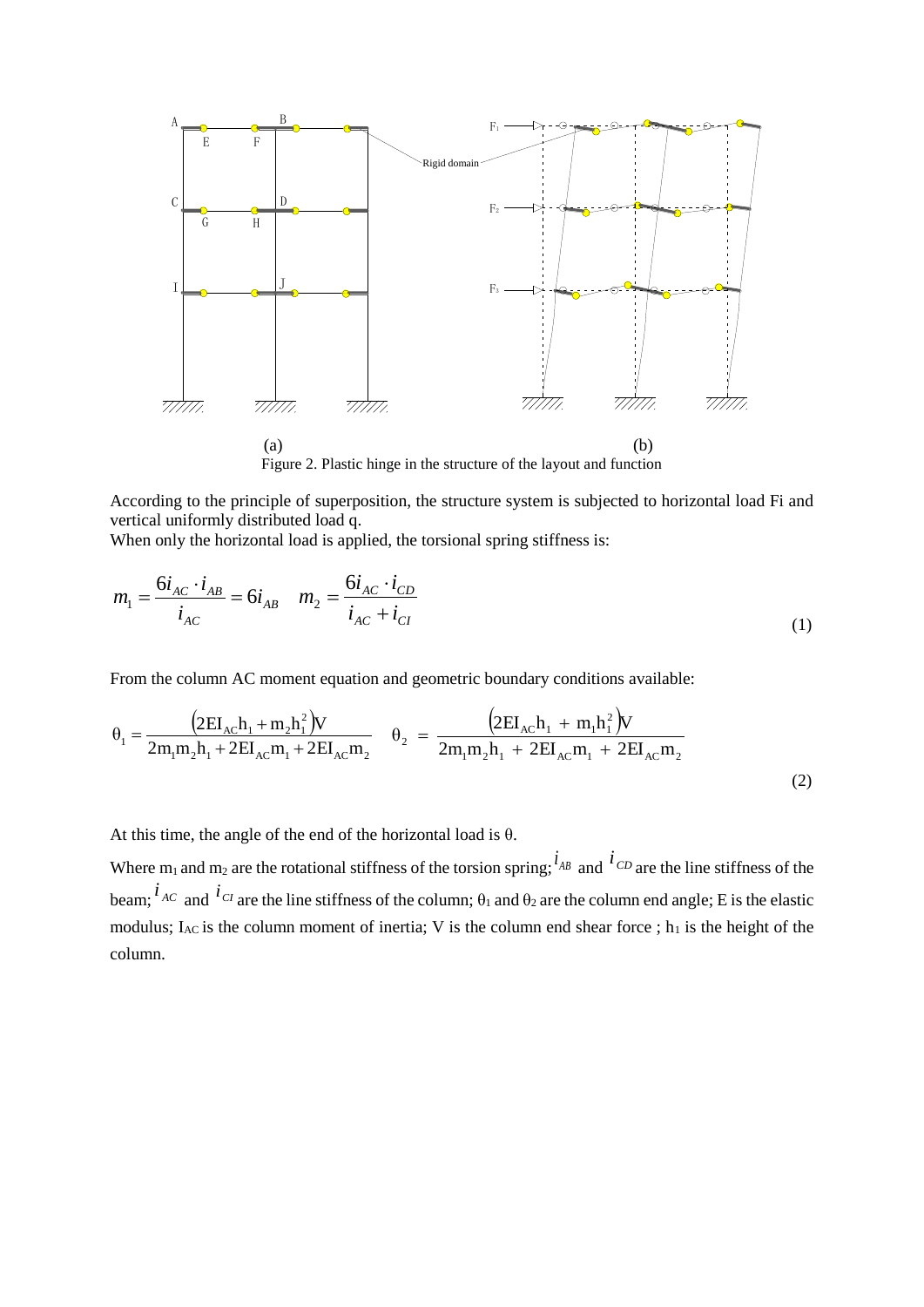

Figure 3. Stress deformation analysis of beam column

When the structural system is only acting on the vertical uniform load, the beam end bending moment :  $M_{AB} = i_{AB} \cdot \theta$ , as shown in Figure3(c), then  $\theta_{AB} = \theta_1 + \theta$  is the rotation angle of the AC beam (ignoring the AE section beam angle changes).

When the rotation angle is greater than the plastic hinge E occurs relatively rotating elastic limit angle [θ], based on the plastic properties of the metal material and the analysis of yield condition, the new plastic hinge "friction" some artifacts occurred plastic deformation, the limit pin was cut short, construct rotate around the pin, pressure type friction relative slide between the contact surface occurs (Figure4).



Figure 4. The new friction plastic hinge deformation

When the new "friction plastic hinge" structure rotation angle  $\theta$ , and  $\theta \geq [\theta]$ , its energy consumption is as follows:

The maximum rotation arc length: 
$$
l = \int \frac{\pi}{180} \cdot r \cdot d_{\theta}
$$
 (3)

$$
F_f = N_0 \cdot \mu \tag{4}
$$

The contact friction:

Where  $N_0$  is the friction material suffered confined compressive prestress between the contact surfaces; μ is the coefficient of friction of the friction material.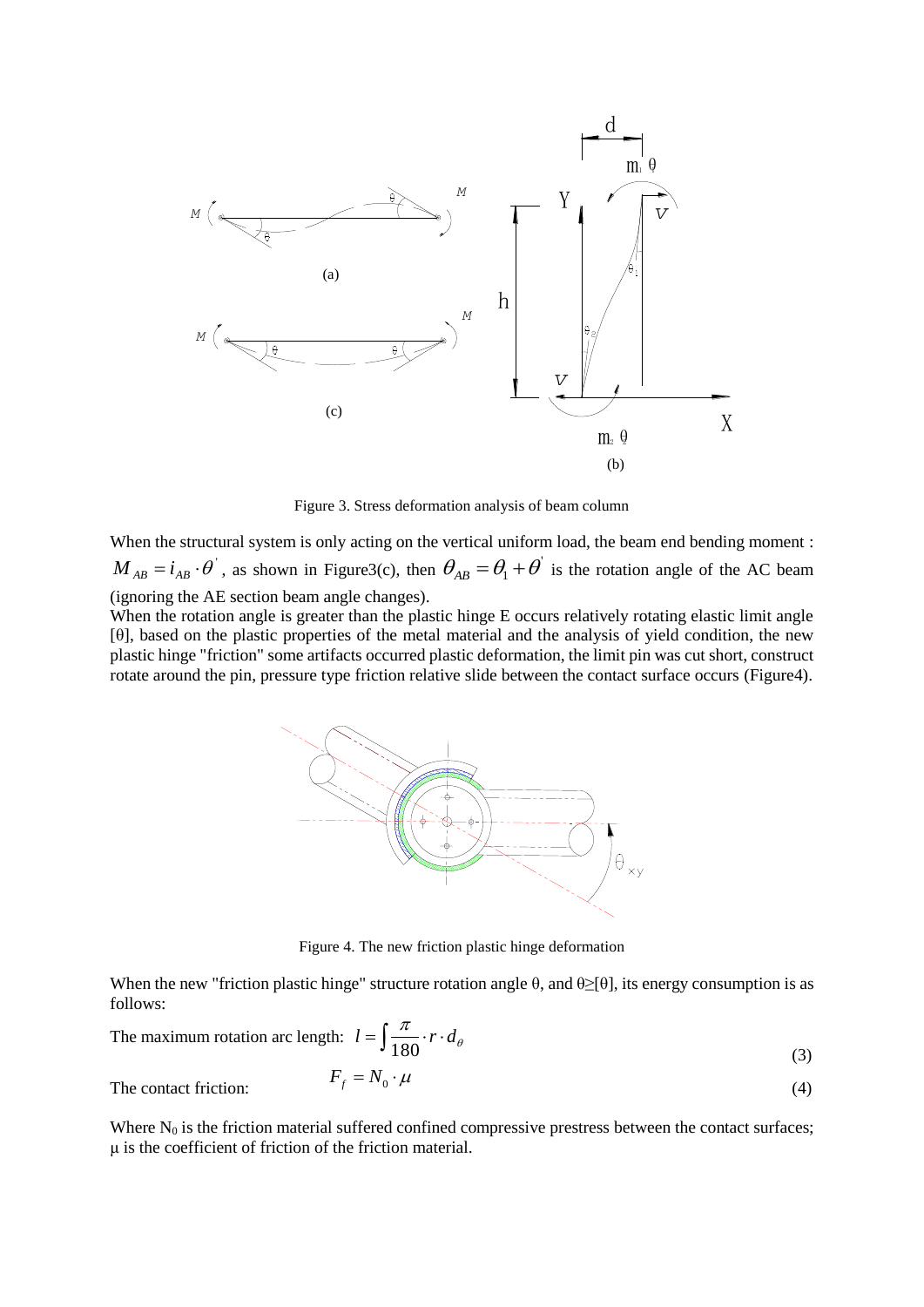The friction energy dissipation: 
$$
M_f = F_f \cdot l \cdot \alpha = \int \frac{\pi}{180} \cdot r \cdot N_0 \cdot \alpha \cdot \mu \cdot d_{\theta_{AB}}
$$
 (5)

Similarly, for the beam CD:  $\theta_{CD} = \theta + \theta'$ 

$$
c_D = \theta + \theta'
$$

(6)

the friction energy dissipation: 
$$
M_f = \int \frac{\pi}{180} \cdot r \cdot N_0 \cdot \alpha \cdot \mu \cdot d_{\theta_{CD}}
$$
 (7)

Where  $M_{AB}$  is beam bending moment;  $\theta$  is a plastic hinge rotation angle;  $\alpha$  is reduction factor;  $\theta_{CD} \theta_2$  and θ' are sides effect of the beam angle; r is the radius of rotation of the plastic hinge structure;  $d_\theta$  is the integral variable of the rotation Angle;  $M_f$  is the friction energy consumption.

#### **3. NUMERICAL ANALYSIS**

#### **3.1 Finite element modeling and analysis**

According to the formation of the known plastic hinge and its development law ( Wang Yan, 2012), a numerical analysis model was esTablelished by using the finite element ABAQUS structure analysis software. In the finite element elastoplastic analysis, the mises yield criterion and related flow rules are adopted, and the reinforcement phase is adopted by the multi-linear with dynamic strengthening rule, and the linear reduction integral unit (C3D8R) is used to divide the grid. The model defines a contact interference (v) simulation of the frictional contact surface is applied to the prestressing, the contact of the interference amplitude profile (Figure 5).

The friction coefficient of the contact surface is defined as  $\mu$ , and other influencing factors of friction material are ignored. The structure on the left side of the steel beam on the free end section of the vertical displacement of the coupling, the right side of the steel beam free end section simulation beam-column rigid connection constraints, different parameters adjustment model, through the low cycle reciprocating load verify its hysteretic energy dissipation factors that influence the performance and functions of the beam end displacement coupling loading amplitude curve as shown in Figure6.



Figure 5. Define the interference contact amplitude curve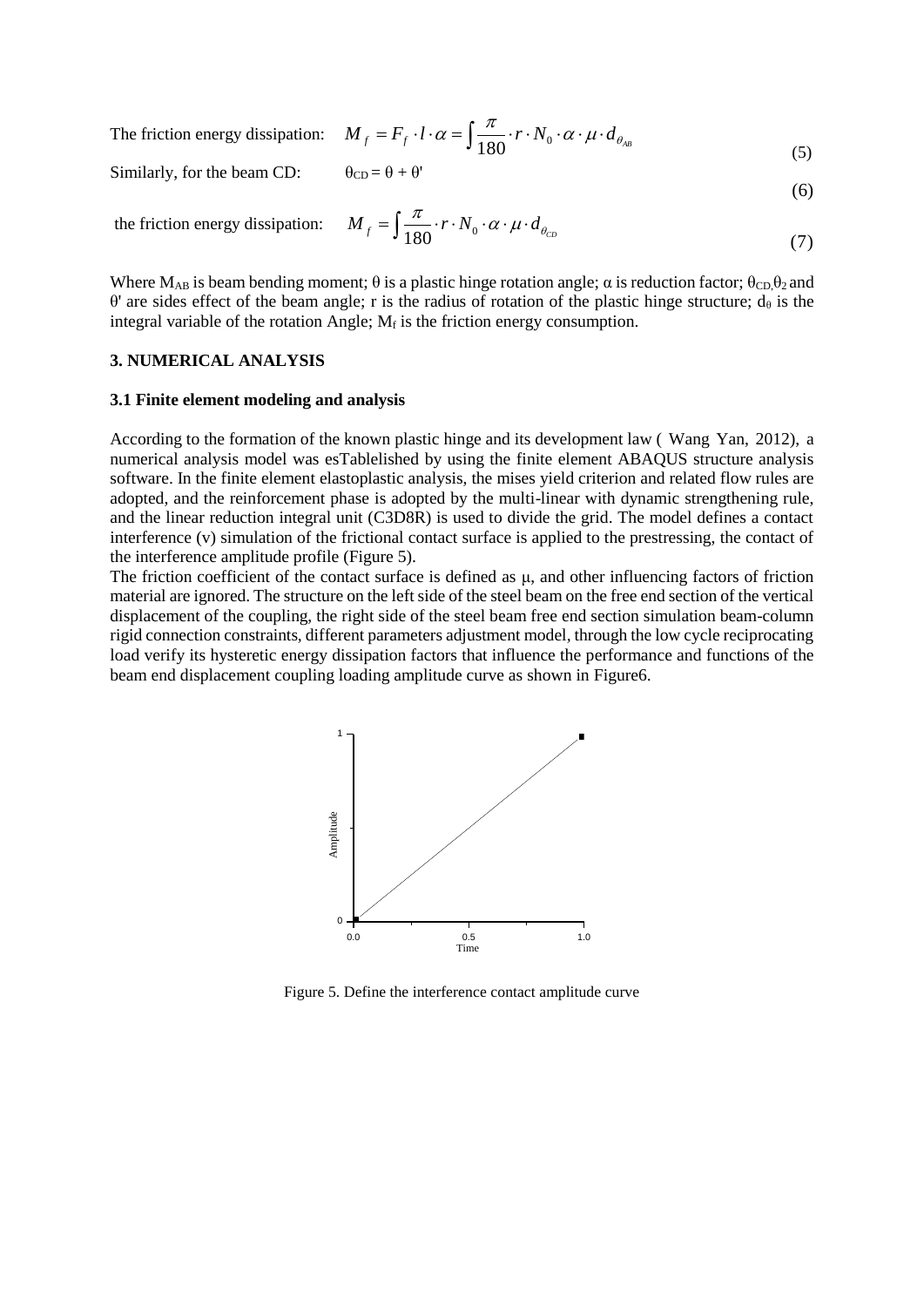

Figure 6. Beam displacement coupling load amplitude curve

The material of the analytical specimen was made of steel, elastic modulus  $E = 2.1e11N/m^2$ , poisson's ratio  $u = 0.3$ , the plastic stress-strain curve of the material (Figure7). The parameters of each component (Table 1).

Table 1. The plastic hinge model design-related parameters (mm)

| Model d $L_1/L_2$ $L_3$ v $r_1$ $r_2$ $\mu$ $t_1$ $t_2$ $t_3$ $t_4$ $t_5$ $R_1$ $R_2$ $R_4$ |     |      |  |  |  |                                                                                       |  |  |  |  |  |       |
|---------------------------------------------------------------------------------------------|-----|------|--|--|--|---------------------------------------------------------------------------------------|--|--|--|--|--|-------|
| $M-1$                                                                                       | 60  |      |  |  |  | 80    35    0.10    15    2.5    0.45    10    20    15    12    10    48    50    70 |  |  |  |  |  |       |
| $M-2$                                                                                       | 60. |      |  |  |  | 80    35    0.08    15    2.5    0.45    10    20    15    12    10    48    50    70 |  |  |  |  |  |       |
| $M-3$                                                                                       | 60  | 80   |  |  |  | 35 0.05 15 2.5 0.45 10 20 15 12 10 48 50 70                                           |  |  |  |  |  |       |
| $M-4$                                                                                       | 60. | 80 - |  |  |  | 35 0.08 15 2.5 0.35 10 20 15 12 10 48 50 70                                           |  |  |  |  |  |       |
| $M-5$                                                                                       | 60. | 80   |  |  |  | 35 0.08 15 2.5 0.25 10 20 15 12 10 48                                                 |  |  |  |  |  | 50 70 |



Figure 7. Relationship between steel yield stress and plastic strain

#### **3.2 The finite element calculation results and analysis**

According to the theoretical research and the working principle of the model, the plastic hinge is divided into two phases.

(1) The relationship between the bearing capacity and the limit pin of the beam: the bearing capacity of the beam is connected with the radius of the limit pin to the center of the connecting plate and the radius of the limit pin. As the range of  $L_3$  and  $r_2$  increases, the bearing capacity of the beam increases. With the structural movement, the limit pin is greatly deformed to the shear,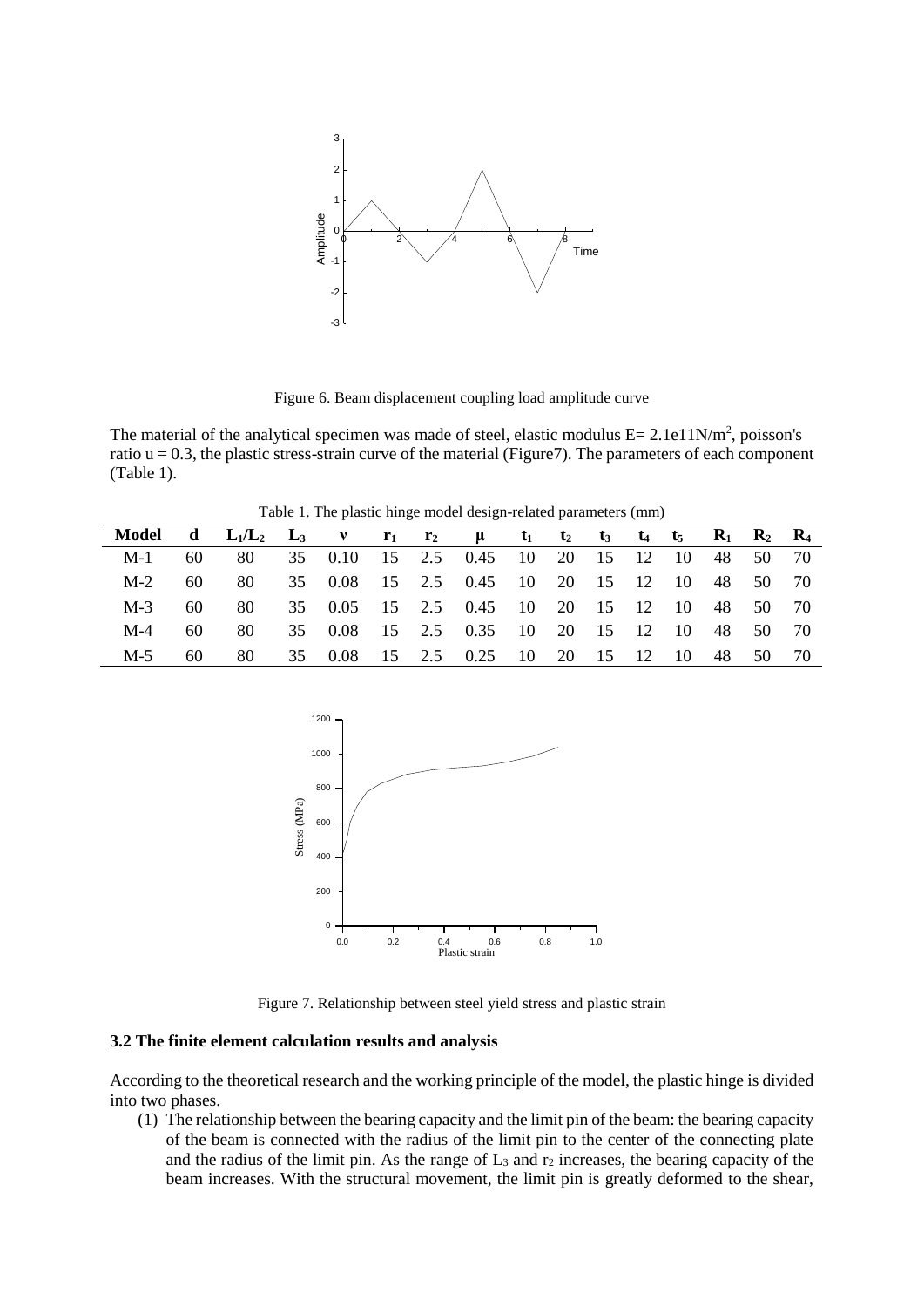and the plastic hinge starts to play a role(Figure8).



Figure 8. Shear damage deformation cloud pattern of plastic hinge pin shear

- (2) The hysteresis performance of plastic hinge is the main research object.
- Hysteresis curve is a comprehensive reflection of the seismic performance of the structure. By adjusting the interference (ν) and the friction material properties of the contact friction surface, the area of the hysteresis loop increases and the curve is full with the increase of the normal prestress of the contact friction surface and the friction coefficient of the friction material (F-U), as shown in Figure 9(a) (b). With the structure of the loading process and the friction energy curve  $(E-T)$  in Figure 10(a) (b). This shows that the plastic hinge energy consumption is better, can achieve precise positioning energy consumption, help to reduce the destruction of the structure.



 $(a)$  (b) Figure 9. Hysteresis curves for different conditions